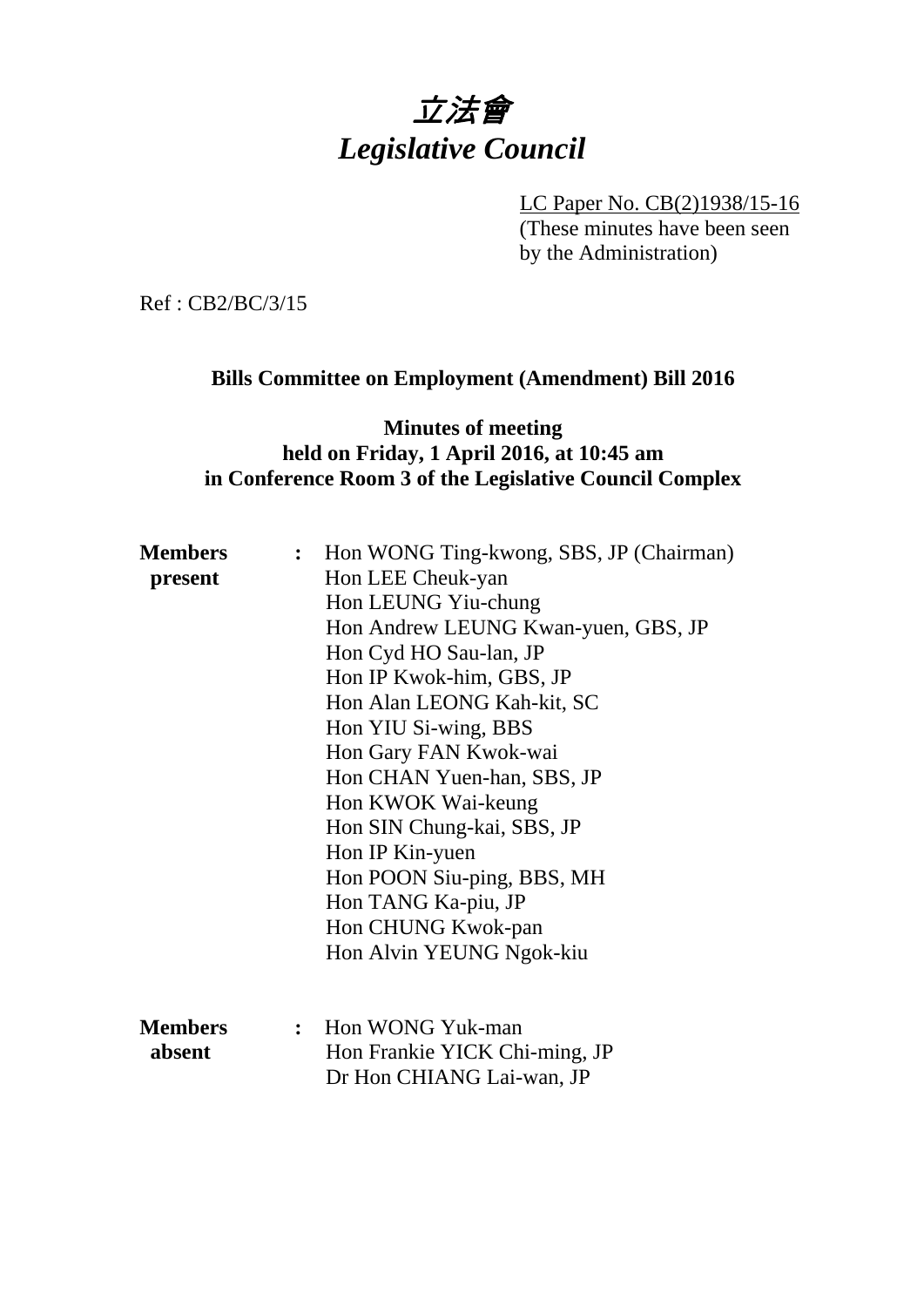| <b>Public Officers :</b><br>attending |                | Item II                                                                                   |
|---------------------------------------|----------------|-------------------------------------------------------------------------------------------|
|                                       |                | Ms Melody LUK<br><b>Assistant Commissioner for Labour</b><br>(Labour Relations)           |
|                                       |                | Mr Simon LI<br><b>Chief Labour Officer (Labour Relations)</b><br><b>Labour Department</b> |
|                                       |                | Ms Cecilia CHAN<br>Senior Labour Officer (Labour Relations)<br>Labour Department          |
|                                       |                | <b>Ms Betty CHEUNG</b><br>Senior Assistant Law Draftsman<br>Department of Justice         |
|                                       |                | Ms Selina LAU<br>Senior Assistant Law Draftsman<br>Department of Justice                  |
| <b>Clerk</b> in<br>attendance         | $\ddot{\cdot}$ | Miss Betty MA<br>Chief Council Secretary (2) 1                                            |
| <b>Staff</b> in<br>attendance         | $\ddot{\cdot}$ | Mr Alvin CHUI<br><b>Assistant Legal Adviser 3</b>                                         |
|                                       |                | Ms Rita LAI<br>Senior Council Secretary (2) 1                                             |
|                                       |                | Ms Mina CHAN<br>Council Secretary (2) 1                                                   |
|                                       |                | Ms Kiwi NG<br>Legislative Assistant (2) 1                                                 |
|                                       |                | <b>Miss Lulu YEUNG</b><br>Clerical Assistant (2) 1                                        |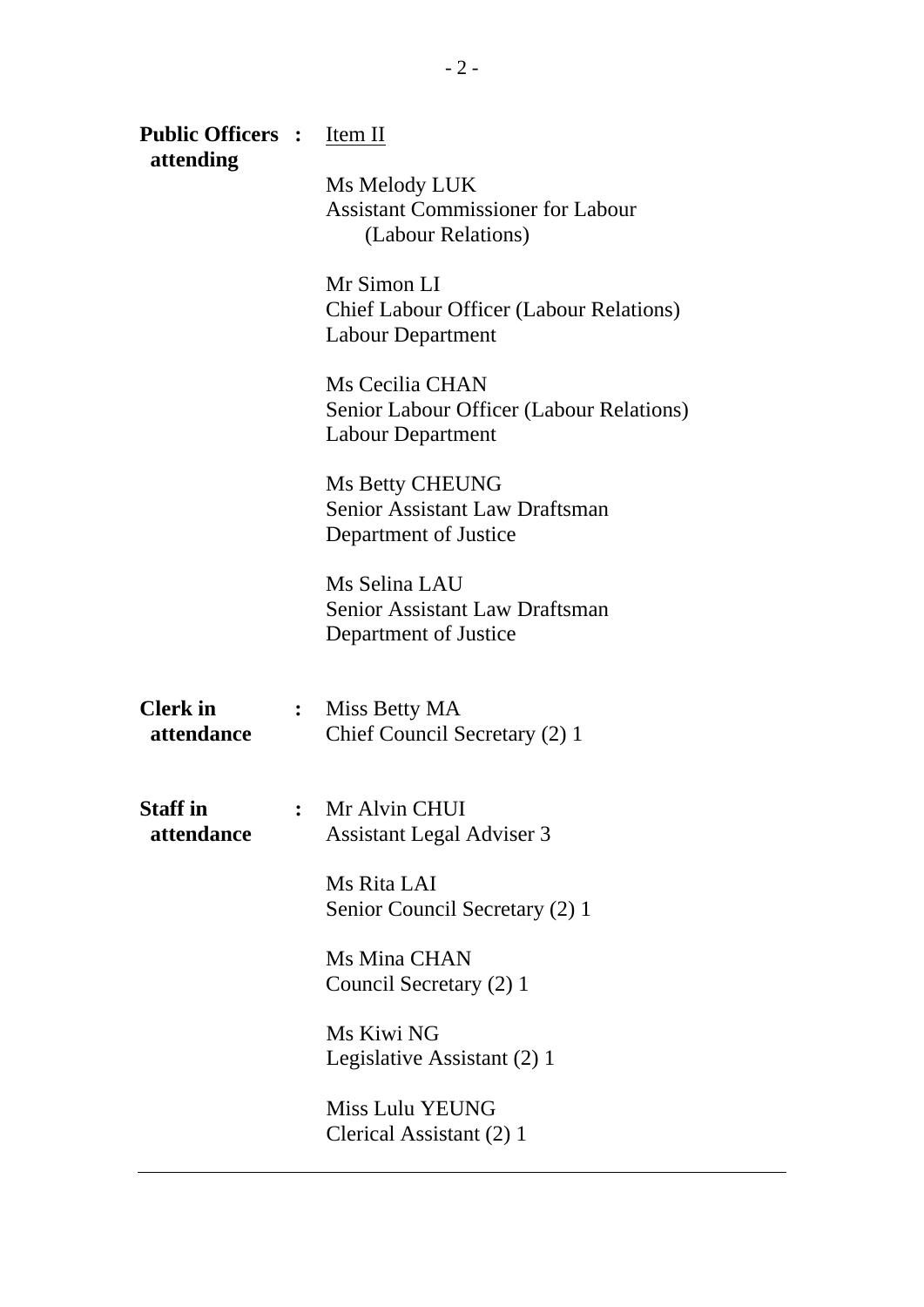## **I. Election of Chairman**

Mr LEUNG Yiu-chung, member who had the highest precedence in Council among members of the Bills Committee present, presided over the election of the Chairman. He invited nominations for the chairmanship of the Bills Committee.

2. Mr WONG Ting-kwong was nominated by Mr Andrew LEUNG and the nomination was seconded by Mr IP Kwok-him. Mr WONG Ting-kwong accepted the nomination.

3. As there was no other nomination, Mr LEUNG Yiu-chung declared that Mr WONG Ting-kwong was elected Chairman of the Bills Committee.

4. Members agreed that the election of Deputy Chairman was not necessary.

#### Late membership

5. Members agreed to accept the application from Mr LEE Cheuk-yan for late membership of the Bills Committee.

# **II. Meeting with the Administration**

6. The Bills Committee deliberated (index of proceedings attached at **Annex**).

- Admin 7. Members requested the Administration to:
	- (a) clarify whether the employer of an unreasonable and unlawful dismissal case might, by paying the further sum, evade the liability to pay compensation under section 32P of the Employment Ordinance (Cap. 57);
	- (b) provide information on the time when the Labour Advisory Board reached a consensus on the amount of the further sum of \$50,000; and
	- (c) consider members' request for increasing the maximum amount of the further sum.

#### Action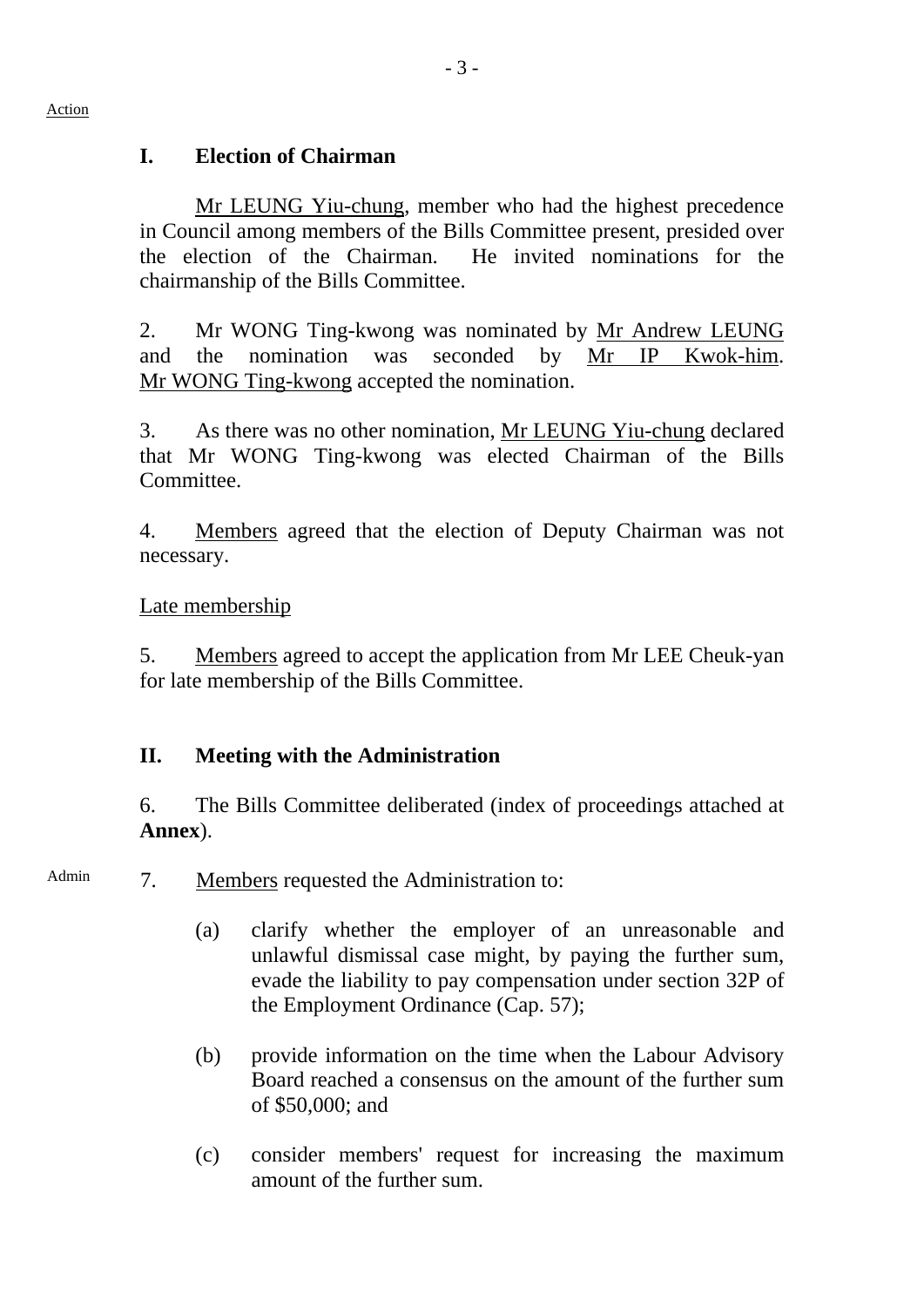# ALA3 8. Members requested Assistant Legal Adviser 3 to advise:

- (a) how a reinstatement or re-engagement order operated in the four discrimination related ordinances, viz. the Sex Discrimination Ordinance (Cap. 480), Disability Discrimination Ordinance (Cap. 487), Family Status Discrimination Ordinance (Cap. 527) and Race Discrimination Ordinance (Cap. 602); and
- (b) whether the term "re-engagement" had been specifically defined under the law.

# **III. Any other business**

Date of subsequent meetings

9. Members agreed to receive public views on the Bill at the next meeting to be held on 11 April 2016. A notice to invite public views would be posted on the Legislative Council website.

10. The Chairman added that another meeting with the Administration to discuss the Bill would be tentatively scheduled for 25 April 2016 from 2:30 pm to 4:30 pm.

11. There being no other business, the meeting ended at 12:34 pm.

Council Business Division 2 Legislative Council Secretariat 27 July 2016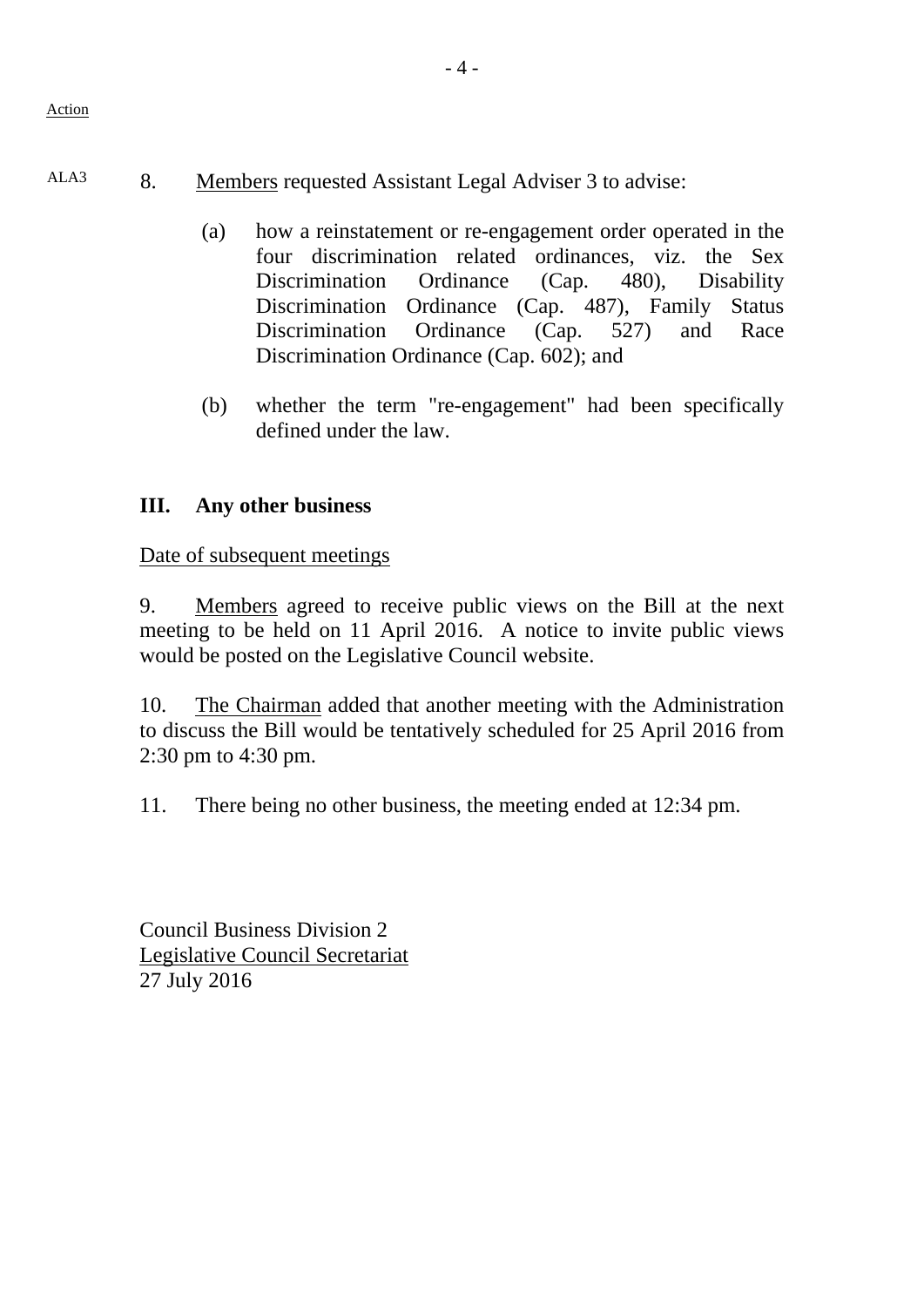### **Proceedings of meeting of the Bills Committee on Employment (Amendment) Bill 2016 held on Friday, 1 April 2016, at 10:45 am in Conference Room 3 of the Legislative Council Complex**

| <b>Time</b><br>marker | <b>Speaker</b>                                                                | Subject(s) / Discussion                                                                                                                                                                                                                                                                                                                                                                                                                                                                                                                    | <b>Action</b><br><b>Required</b> |
|-----------------------|-------------------------------------------------------------------------------|--------------------------------------------------------------------------------------------------------------------------------------------------------------------------------------------------------------------------------------------------------------------------------------------------------------------------------------------------------------------------------------------------------------------------------------------------------------------------------------------------------------------------------------------|----------------------------------|
| $000000 -$<br>000243  | Mr LEUNG Yiu-chung<br>Mr Andrew LEUNG<br>Mr WONG Ting-kwong<br>Mr IP Kwok-him | <b>Election of Chairman</b>                                                                                                                                                                                                                                                                                                                                                                                                                                                                                                                |                                  |
| $000244 -$<br>000402  | Chairman<br>Mr IP Kwok-him<br>Mr LEE Chuek-yan                                | Mr LEE<br>Cheuk-yan's<br>application for<br>late<br>membership.                                                                                                                                                                                                                                                                                                                                                                                                                                                                            |                                  |
| $000403 -$<br>000512  | Chairman                                                                      | Opening remarks                                                                                                                                                                                                                                                                                                                                                                                                                                                                                                                            |                                  |
| $000513 -$<br>001157  | Chairman<br>Admin                                                             | Briefing by the Administration on the background<br>and contents of the Employment (Amendment)<br>Bill 2016 ("the Bill").                                                                                                                                                                                                                                                                                                                                                                                                                  |                                  |
| $001158 -$<br>002014  | Chairman<br>Mr LEE Cheuk-yan<br>Admin                                         | Mr LEE Cheuk-yan considered that the scrutiny<br>of the Bill should be completed as early as<br>possible, so that the resumption of Second<br>Reading debate on the Bill could take place<br>shortly.                                                                                                                                                                                                                                                                                                                                      |                                  |
|                       |                                                                               | Mr LEE pointed out that the proposed further<br>sum, which was three times the employee's<br>monthly wages and subject to a maximum of<br>\$50,000, was too low to provide sufficient<br>deterrence for the employers to comply with the<br>order for reinstatement or re-engagement made by<br>the court or Labour Tribunal ("LT"). In his view,<br>the amount of the further sum should be set at<br>least six times the employee's average monthly<br>wages up to a maximum of \$100,000. Mr LEE<br>sought clarification as to whether: |                                  |
|                       |                                                                               | the court or LT would, in making an order<br>(a)<br>for reinstatement or re-engagement, specify<br>at the same time the amount of terminal<br>payments and compensation as well as the<br>further sum to be paid to the employee<br>concerned by the employer in the event that<br>the employer failed to reinstate or re-engage<br>the employee as required by the order; and                                                                                                                                                             |                                  |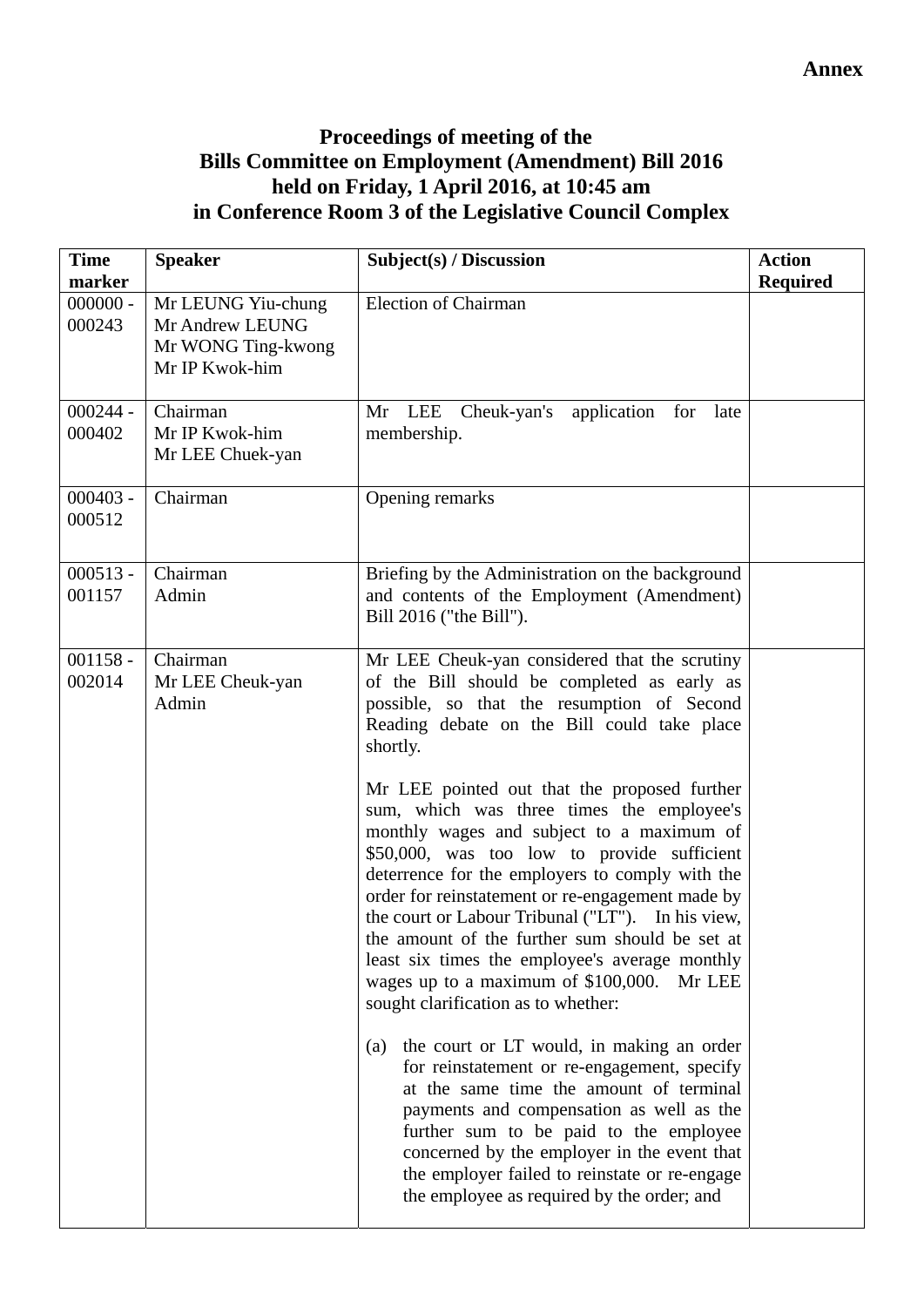| Time<br>marker | <b>Speaker</b> | Subject(s) / Discussion                                                                                                                                                                                                                                                                                                                                                                                                                                                                                                                                                                                                                                                                                                                                                                    | <b>Action</b><br><b>Required</b> |
|----------------|----------------|--------------------------------------------------------------------------------------------------------------------------------------------------------------------------------------------------------------------------------------------------------------------------------------------------------------------------------------------------------------------------------------------------------------------------------------------------------------------------------------------------------------------------------------------------------------------------------------------------------------------------------------------------------------------------------------------------------------------------------------------------------------------------------------------|----------------------------------|
|                |                | the reinstated employee would be awarded<br>(b)<br>any remedies during the period when the<br>employee was out of work.                                                                                                                                                                                                                                                                                                                                                                                                                                                                                                                                                                                                                                                                    |                                  |
|                |                | The Administration explained that:                                                                                                                                                                                                                                                                                                                                                                                                                                                                                                                                                                                                                                                                                                                                                         |                                  |
|                |                | under the existing provisions of the<br>(a)<br>Employment Ordinance (Cap. 57) ("EO"),<br>the court or LT must specify in its order for<br>reinstatement or re-engagement the amount<br>of terminal payments and compensation as it<br>considered just and appropriate in the<br>circumstances, to be paid to the employee by<br>the employer if the employer failed to<br>reinstate or re-engage the employee as<br>ordered;                                                                                                                                                                                                                                                                                                                                                               |                                  |
|                |                | to enable an employee who was dismissed<br>(b)<br>unreasonably and unlawfully to obtain the<br>further sum the soonest possible without<br>having to file another claim to the court or<br>LT in the event that the employer failed to<br>reinstate or re-engage him/her as required by<br>the order, it was proposed that a further sum<br>should be ordered by the court or LT at the<br>same time when an order for reinstatement<br>or re-engagement was made; and                                                                                                                                                                                                                                                                                                                     |                                  |
|                |                | on making an order for reinstatement or<br>(c)<br>re-engagement, if the court or LT considered<br>just and appropriate in the circumstances, it<br>might specify as part of the remedies any<br>amount payable by the employer to the<br>employee in respect of any arrears of wages<br>and statutory entitlements under EO which<br>the employee might reasonably be expected<br>to have had but for the dismissal, for the<br>period between the dismissal and the date of<br>reinstatement<br>re-engagement.<br>In<br><b>or</b><br>considering whether or not to award to the<br>employee remedies, the court or LT would<br>take<br>into<br>account<br>the<br>individual<br>circumstances of the case, e.g. the employee<br>might have taken up other employment<br>during the period. |                                  |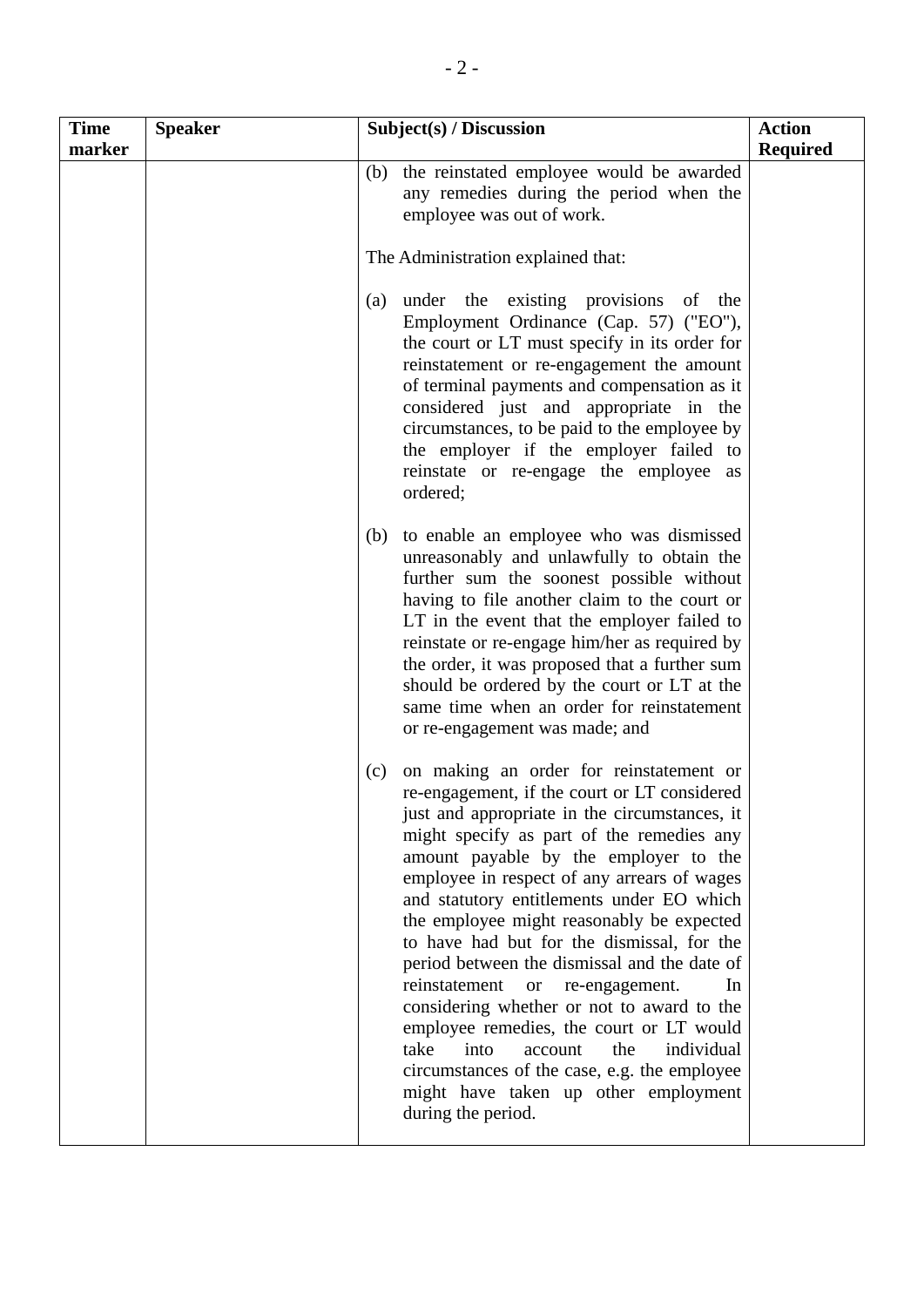| <b>Time</b><br>marker | <b>Speaker</b>                               | Subject(s) / Discussion                                                                                                                                                                                                                                                                                                                                                                                                                                                                                                                                                                                                                                                                                                                                                                              | <b>Action</b><br><b>Required</b> |
|-----------------------|----------------------------------------------|------------------------------------------------------------------------------------------------------------------------------------------------------------------------------------------------------------------------------------------------------------------------------------------------------------------------------------------------------------------------------------------------------------------------------------------------------------------------------------------------------------------------------------------------------------------------------------------------------------------------------------------------------------------------------------------------------------------------------------------------------------------------------------------------------|----------------------------------|
| $002015 -$<br>002544  | Chairman<br>Mr Andrew LEUNG<br>Admin<br>ALA3 | Mr Andrew LEUNG expressed grave concern<br>about the obligation of an associated company<br>under an order for reinstatement or re-engagement<br>for the purpose of the Bill.<br>The Administration advised that:                                                                                                                                                                                                                                                                                                                                                                                                                                                                                                                                                                                    |                                  |
|                       |                                              | there was ambiguity in the existing EO<br>(a)<br>provision on re-engagement<br>by<br>the<br>employer's successor or associated company.<br>Besides, given that the employer's successor<br>or associated company was not a party to the<br>proceedings relating to the employee's claim,<br>there was doubt on how an order made by<br>the court or LT might involve a successor or<br>associated company. There was hence a<br>need to remove the doubt and make<br>necessary supplementary provisions on the<br>arrangement for re-engagement of the<br>employee by the employer's successor or<br>associated company and the respective<br>obligations of the employer and the<br>successor or the associated company under a<br>re-engagement order; and                                         |                                  |
|                       |                                              | the proposed section 32PA sought to provide<br>(b)<br>an additional avenue for the employer to<br>his/her<br>obligation<br>discharge<br>under<br>a<br>re-engagement order where the employee<br>was re-engaged by the employer's successor<br>or associated company. Such arrangement<br>had to be agreed by the three parties<br>concerned, viz. the employee, employer and<br>successor or associated company.<br>The<br>re-engagement terms must be specified in a<br>written agreement made among the three<br>parties concerned and endorsed by the court<br>or LT. The associated company would not<br>be compelled to re-engage the employee<br>unless the associated company itself,<br>together with the original employer and the<br>employee concerned, reached an agreement<br>to do so. |                                  |
|                       |                                              | Mr LEUNG considered that it was not appropriate<br>for the associated company to reinstate or<br>re-engage the employee concerned.<br>As the<br>arrangement had to be agreed by the three parties<br>concerned, it would be more appropriate for the<br>disputes to be settled out of the court.                                                                                                                                                                                                                                                                                                                                                                                                                                                                                                     |                                  |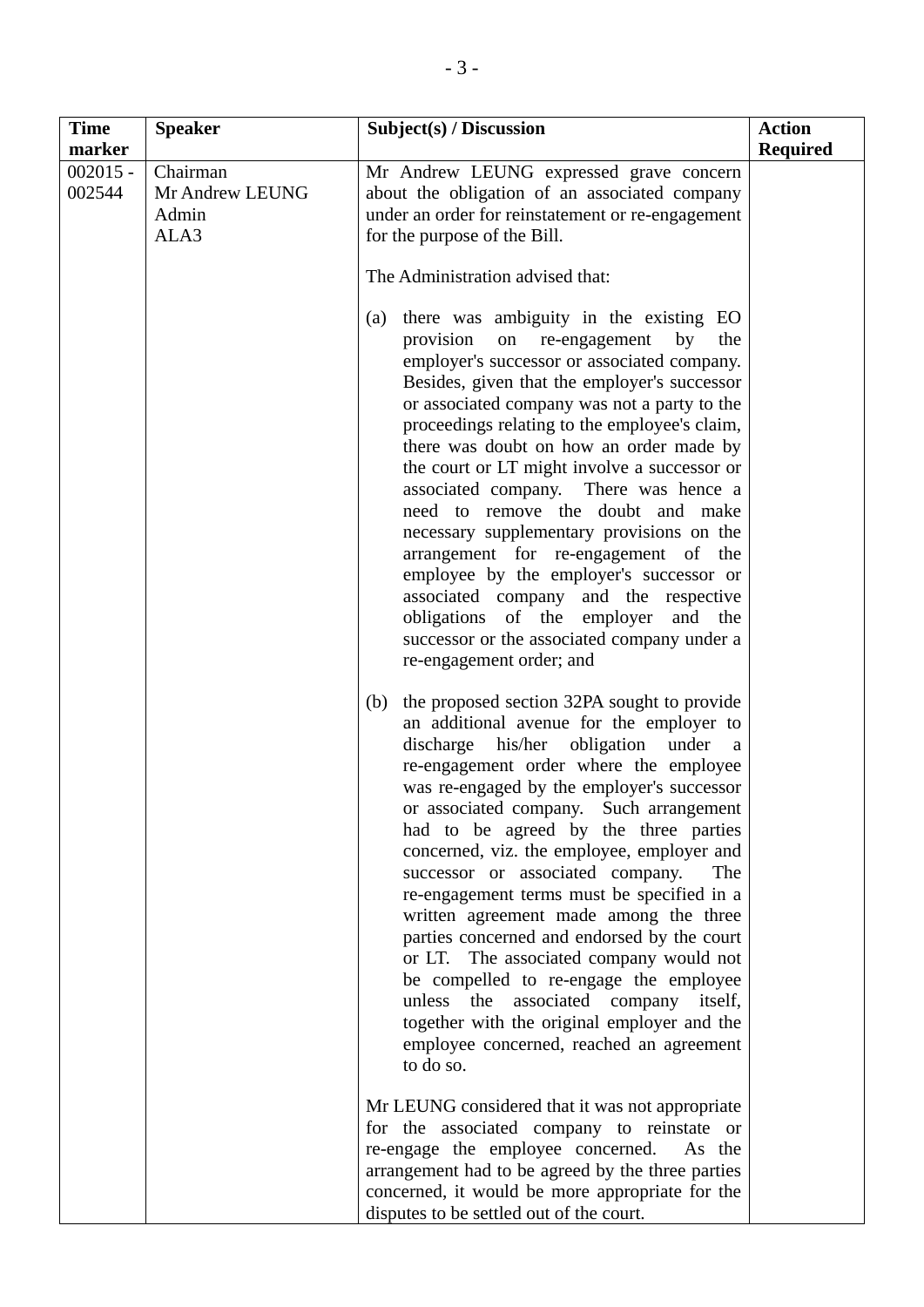| <b>Time</b><br>marker | <b>Speaker</b>                         | Subject(s) / Discussion                                                                                                                                                                                                                                                                                                                                                                                                                                                                                                                                                                                                                                                                                                                                                                               | <b>Action</b><br><b>Required</b> |
|-----------------------|----------------------------------------|-------------------------------------------------------------------------------------------------------------------------------------------------------------------------------------------------------------------------------------------------------------------------------------------------------------------------------------------------------------------------------------------------------------------------------------------------------------------------------------------------------------------------------------------------------------------------------------------------------------------------------------------------------------------------------------------------------------------------------------------------------------------------------------------------------|----------------------------------|
|                       |                                        | Assistant Legal Adviser 3 ("ALA3")<br>drew<br>members' attention to the fact that the above<br>arrangement was only<br>applicable to<br>the<br>employer's successor and an associated company<br>under an order for re-engagement.                                                                                                                                                                                                                                                                                                                                                                                                                                                                                                                                                                    |                                  |
| $002545 -$<br>002757  | Chairman<br>Mr SIN Chung-kai<br>Admin  | Mr SIN Chung-kai considered that the proposed<br>amount of the further sum was insufficient to<br>ensure protection for employees, in particular<br>high-salaried employees, against unreasonable<br>and unlawful dismissal. He took the view that<br>no cap should be imposed on the amount of the<br>further sum. As least, it should be set at<br>three months' wages of the employee or \$50,000,<br>whichever was the higher. He might consider<br>proposing Committee stage amendments to the<br>Bill to this effect.<br>The Administration explained that the legislative                                                                                                                                                                                                                      |                                  |
|                       |                                        | proposal, including the proposed amount of the<br>further sum, was a broad consensus reached by<br>the Labour Advisory Board ("LAB") after<br>thorough discussion.                                                                                                                                                                                                                                                                                                                                                                                                                                                                                                                                                                                                                                    |                                  |
| $002758 -$<br>003502  | Chairman<br>Mr CHUNG Kwok-pan<br>Admin | Invitation for public views on the Bill.<br>Mr CHUNG Kwok-pan asked about the<br>circumstances and considerations under which LT<br>would make an order for reinstatement or<br>re-engagement in a case of unreasonable and<br>unlawful dismissal.<br>The Administration advised that:<br>under the existing provisions, the court or LT<br>(a)<br>should first consider the making of an order<br>for reinstatement before considering the<br>making of an order for re-engagement.<br>The<br>court or LT would explain to both the<br>employer and the employee what order<br>might be made, and asked the two parties<br>whether they agreed to the making of such<br>an order. Subject to the mutual agreement<br>between them, LT might make the order in<br>accordance with that agreement; and |                                  |
|                       |                                        | the Bill sought to remove the employer's<br>(b)<br>agreement as a prerequisite to the making of<br>an order for reinstatement or re-engagement<br>by the court or LT in a case of unreasonable                                                                                                                                                                                                                                                                                                                                                                                                                                                                                                                                                                                                        |                                  |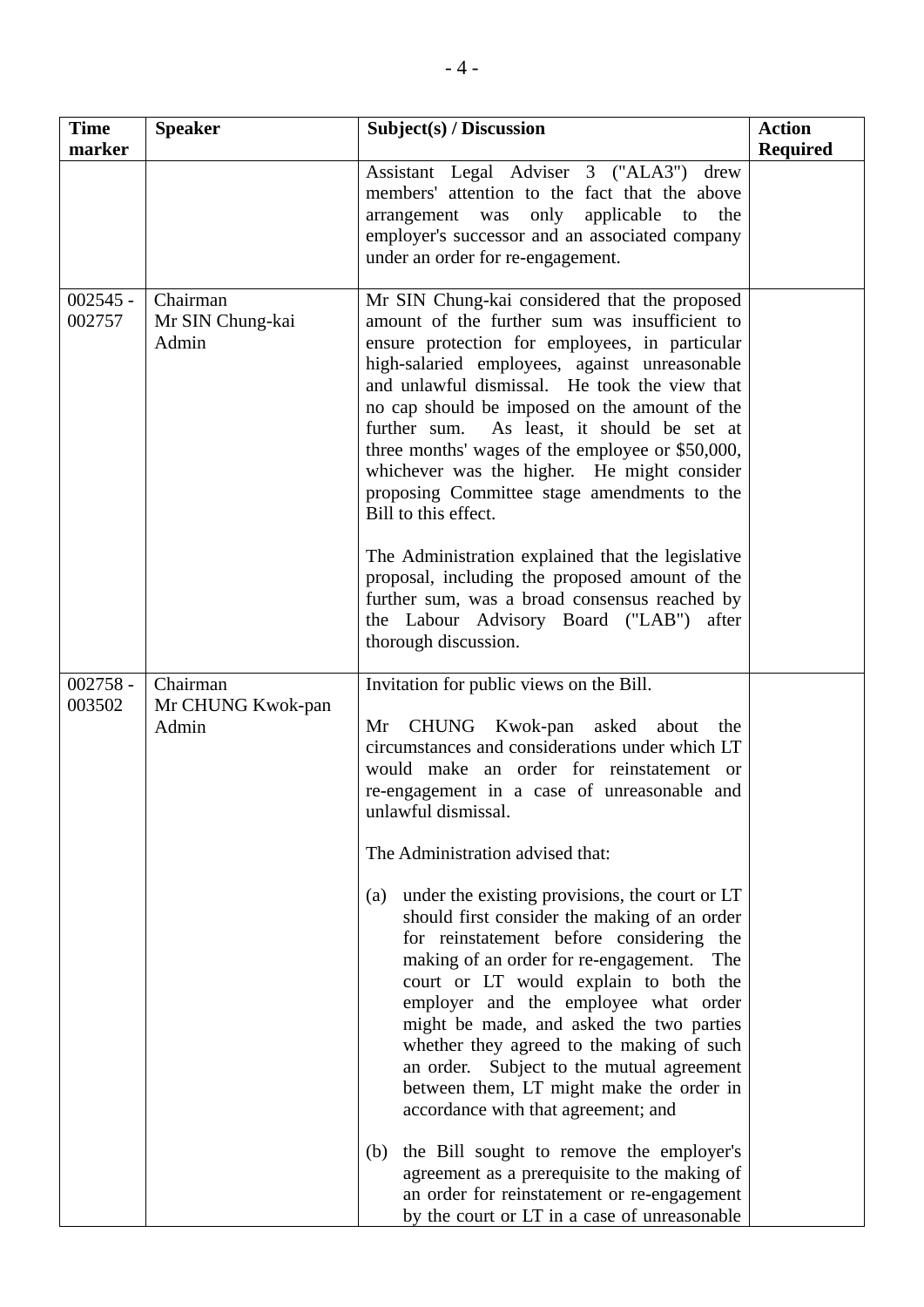| <b>Time</b> | <b>Speaker</b> | Subject(s) / Discussion                                                                                                                                                                                                                                                                                                                                                                                                                                                                                                                                                                                                                                                                                                                                                                                                                                                                                                                                                                                                                                                                                                                                                                                                                | <b>Action</b>   |
|-------------|----------------|----------------------------------------------------------------------------------------------------------------------------------------------------------------------------------------------------------------------------------------------------------------------------------------------------------------------------------------------------------------------------------------------------------------------------------------------------------------------------------------------------------------------------------------------------------------------------------------------------------------------------------------------------------------------------------------------------------------------------------------------------------------------------------------------------------------------------------------------------------------------------------------------------------------------------------------------------------------------------------------------------------------------------------------------------------------------------------------------------------------------------------------------------------------------------------------------------------------------------------------|-----------------|
| marker      |                | and unlawful dismissal in considering an<br>employee's claim for reinstatement or<br>re-engagement, if the court or LT found that<br>an order for reinstatement or re-engagement<br>was appropriate and compliance with the<br>order<br>by<br>the<br>employer<br>reasonably<br>practicable.<br>In determining whether to<br>make such an order, the court or LT had to<br>take into account the circumstances of the<br>case having regard to a number of factors,<br>such as the relationship between the<br>employee and the employer, the relationship<br>between the employee and other persons in<br>relation<br>employment,<br>the<br>the<br>to<br>circumstances of the dismissal, any genuine<br>difficulties that the employer might face<br>when complying with the order. Before the<br>court or LT determined whether to make an<br>order for reinstatement or re-engagement,<br>both the employer and the employee would<br>be given an opportunity to present his/her<br>case in respect of the making of the order.<br>Regarding Mr CHUNG's concern about the<br>arrangement of enlisting the successor or<br>associated company of the employer into an order<br>for re-engagement, the Administration advised<br>that: | <b>Required</b> |
|             |                | (a) the employee might be re-engaged by the<br>employer's successor or associated company<br>if it was agreed by the employee, employer<br>and successor or associated company. In<br>the written agreement made among them,<br>there had to be terms concerning the<br>associated rights and obligation of the<br>parties. Among others, the terms had to<br>spell out that the employee's period of<br>employment with the original employer was<br>to be counted as a period of employment of<br>employee with the<br>successor<br>the<br><b>or</b><br>associated company for reckoning<br>the<br>employee's existing and future entitlements<br>under EO and his/her employment contract;<br>and<br>if the successor or associated company<br>(b)                                                                                                                                                                                                                                                                                                                                                                                                                                                                                  |                 |
|             |                | eventually did not re-engage the employee,<br>the original employer's obligation under the                                                                                                                                                                                                                                                                                                                                                                                                                                                                                                                                                                                                                                                                                                                                                                                                                                                                                                                                                                                                                                                                                                                                             |                 |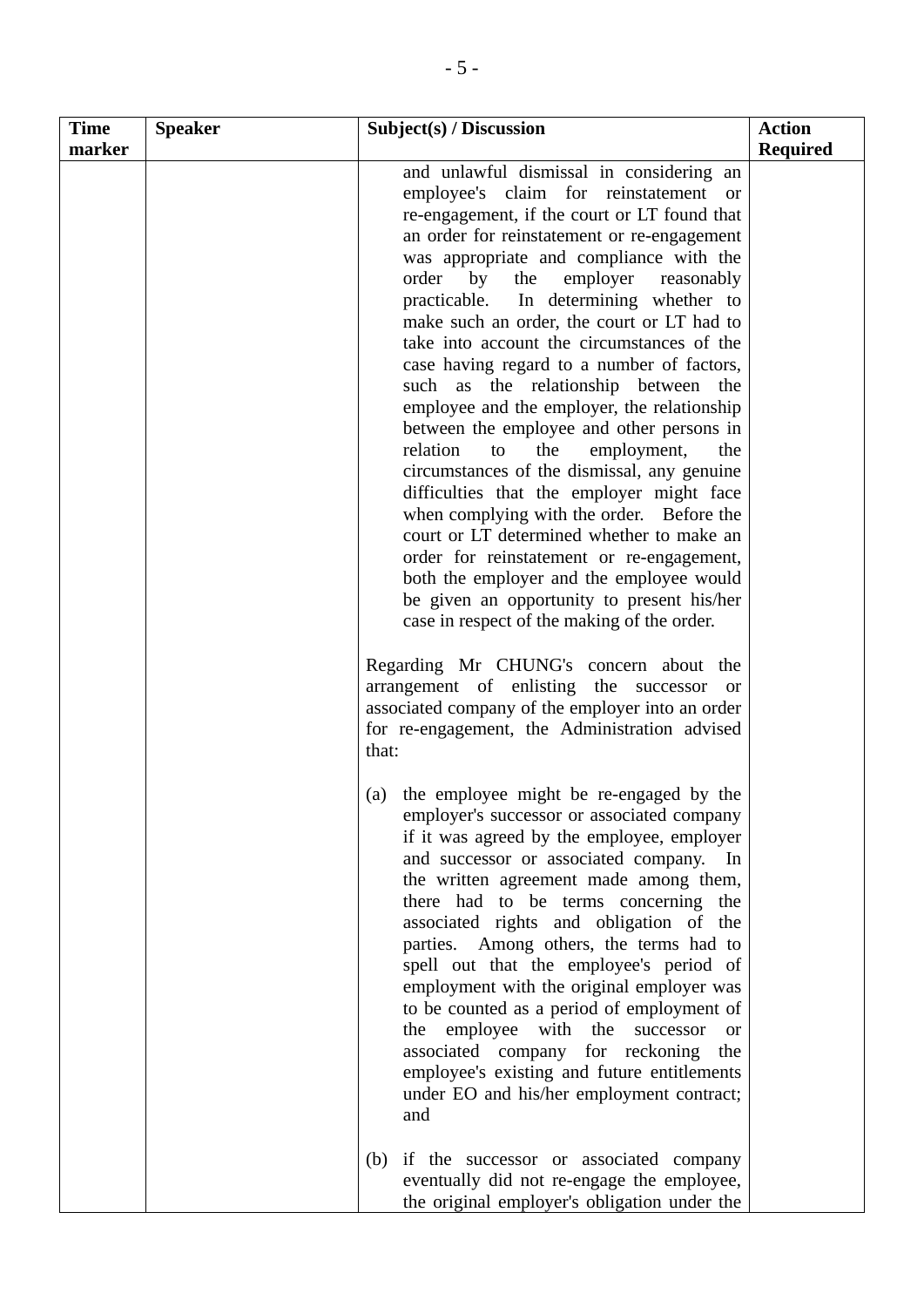| <b>Time</b><br>marker | <b>Speaker</b>                          | Subject(s) / Discussion                                                                                                                                                                                                                                                                                                                                                                                                                                                                                                                    | <b>Action</b><br><b>Required</b> |
|-----------------------|-----------------------------------------|--------------------------------------------------------------------------------------------------------------------------------------------------------------------------------------------------------------------------------------------------------------------------------------------------------------------------------------------------------------------------------------------------------------------------------------------------------------------------------------------------------------------------------------------|----------------------------------|
|                       |                                         | order for re-engagement was not relieved.<br>The original employer had to pay to the<br>employee terminal payments, compensation<br>and further sum if he/she himself/herself had<br>not re-engaged the employee either.                                                                                                                                                                                                                                                                                                                   |                                  |
|                       |                                         | Chairman and Mr CHUNG<br>The<br>remained<br>concerned whether it was appropriate to transfer<br>the re-engagement obligation to the alternative<br>employer.                                                                                                                                                                                                                                                                                                                                                                               |                                  |
| $003503 -$<br>004135  | Chairman<br>Mr LEUNG Yiu-chung<br>Admin | Mr LEUNG Yiu-chung sought clarification about<br>the terms of employment of the employee who<br>was re-engaged by the employer's successor or<br>associated company.                                                                                                                                                                                                                                                                                                                                                                       |                                  |
|                       |                                         | The Administration explained that as it might not<br>be possible for the employer to reinstate the<br>employee on exactly the same terms of his/her<br>previous employment, in a re-engagement the<br>employment terms might differ, e.g. change of<br>post title or work place, etc. On making an order<br>for re-engagement, the court or LT would<br>consider the terms on which the employee was to<br>be re-engaged and had to be satisfied that the<br>terms were comparable to the original terms of<br>employment of the employee. |                                  |
|                       |                                         | Mr LEUNG asked whether the Administration<br>would consider increasing the amount of further<br>sum to enhance protection for employees against<br>unreasonable and unlawful dismissal.                                                                                                                                                                                                                                                                                                                                                    |                                  |
|                       |                                         | The Administration advised that the amount of the<br>further sum, which had been fully deliberated and<br>agreed by LAB, was remedies in addition to the<br>terminal payments and compensation payable to<br>the employee as ordered by the court or LT.                                                                                                                                                                                                                                                                                   |                                  |
| $004136 -$<br>004716  | Chairman<br>Mr TANG Ka-piu<br>Admin     | <b>TANG</b><br>Ka-piu<br>considered<br>Mr<br>that<br>the<br>Administration should take into account wage<br>adjustments in these years and consider proposing<br>corresponding adjustment to the ceiling of the<br>further sum. He was concerned when LAB had<br>reached a consensus on the amount of the further<br>sum, i.e. \$50,000.                                                                                                                                                                                                   |                                  |
|                       |                                         | While considering that the legislative proposal<br>was a step forward, Mr TANG cast doubt as to                                                                                                                                                                                                                                                                                                                                                                                                                                            |                                  |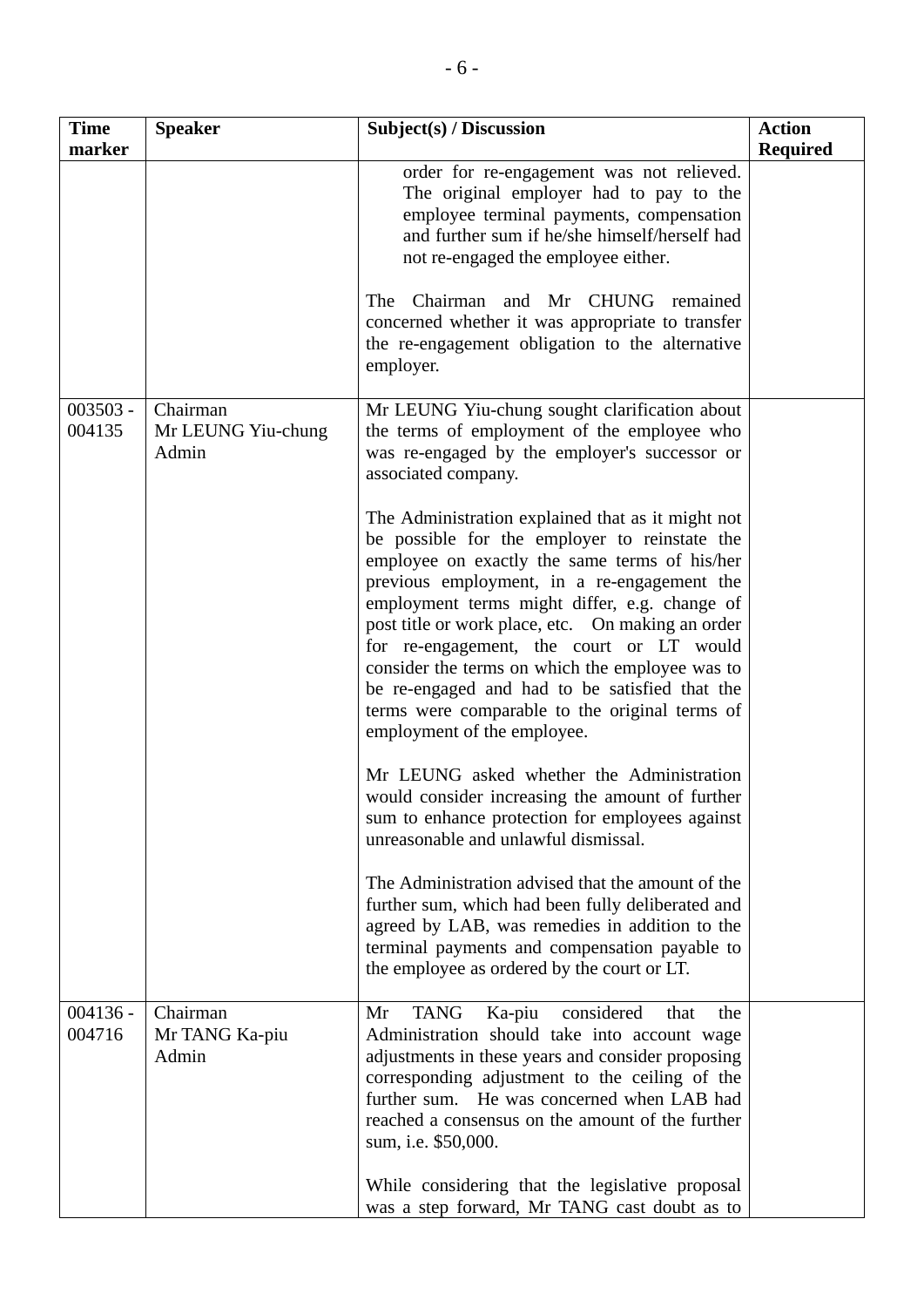| <b>Time</b><br>marker | <b>Speaker</b>                        | Subject(s) / Discussion                                                                                                                                                                                                                                                                                                                                                                                                                                                                                                                                                                                                                                                                                                                                                                                                                                                                                                                                                                                                                                                                         | <b>Action</b><br><b>Required</b> |
|-----------------------|---------------------------------------|-------------------------------------------------------------------------------------------------------------------------------------------------------------------------------------------------------------------------------------------------------------------------------------------------------------------------------------------------------------------------------------------------------------------------------------------------------------------------------------------------------------------------------------------------------------------------------------------------------------------------------------------------------------------------------------------------------------------------------------------------------------------------------------------------------------------------------------------------------------------------------------------------------------------------------------------------------------------------------------------------------------------------------------------------------------------------------------------------|----------------------------------|
|                       |                                       | whether the further sum would create a loophole<br>for an employer to evade the payment of<br>compensation that the employee was entitled to<br>receive in respect of the dismissal under the<br>existing provisions of EO.                                                                                                                                                                                                                                                                                                                                                                                                                                                                                                                                                                                                                                                                                                                                                                                                                                                                     |                                  |
|                       |                                       | The Administration advised that should an<br>employer eventually fail to reinstate or re-engage<br>an employee as ordered, he/she was liable to pay<br>the employee the sums that would have been<br>awarded if no order for reinstatement or<br>re-engagement had been made (i.e. terminal<br>payments and compensation, if awarded, up to a<br>maximum of \$150,000) plus a further sum of<br>\$50,000 or three times the employee's average<br>monthly wages, whichever was less.                                                                                                                                                                                                                                                                                                                                                                                                                                                                                                                                                                                                            |                                  |
|                       |                                       | Mr TANG requested the Administration to Admin<br>provide responses in writing to the above<br>concerns raised by him.                                                                                                                                                                                                                                                                                                                                                                                                                                                                                                                                                                                                                                                                                                                                                                                                                                                                                                                                                                           |                                  |
| $004717 -$<br>005238  | Chairman<br>Mr POON Siu-ping<br>Admin | Mr POON Siu-ping considered it necessary for<br>the Administration to raise the maximum amount<br>of the further sum, which had in fact been put<br>forward for LAB's consultation in the last decade.                                                                                                                                                                                                                                                                                                                                                                                                                                                                                                                                                                                                                                                                                                                                                                                                                                                                                          |                                  |
|                       |                                       | Mr POON was concerned about the application of<br>re-engagement provisions and whether a date<br>would be set by which the employee must be<br>re-engaged. The Administration advised that the<br>court or LT would in an award order specify a<br>date on which the order should be complied with.<br>Where the employee, the employer and the<br>employer's successor or associated company<br>made an agreement that the employee was to be<br>by<br>engaged<br>the<br>employer's<br>successor<br><sub>or</sub><br>associated company and the court or LT made a<br>variation order for this purpose, the court or LT<br>would also specify in the order the date by which<br>the employee must be re-engaged. At the same<br>time, the court or LT would specify in the order<br>the amount of terminal payments, compensation<br>and further sum to be payable by the original<br>employer to the employee if the alternative<br>employer failed to re-engage the employee as<br>agreed. The employee was not required to file<br>another claim with the court or LT for such<br>payments. |                                  |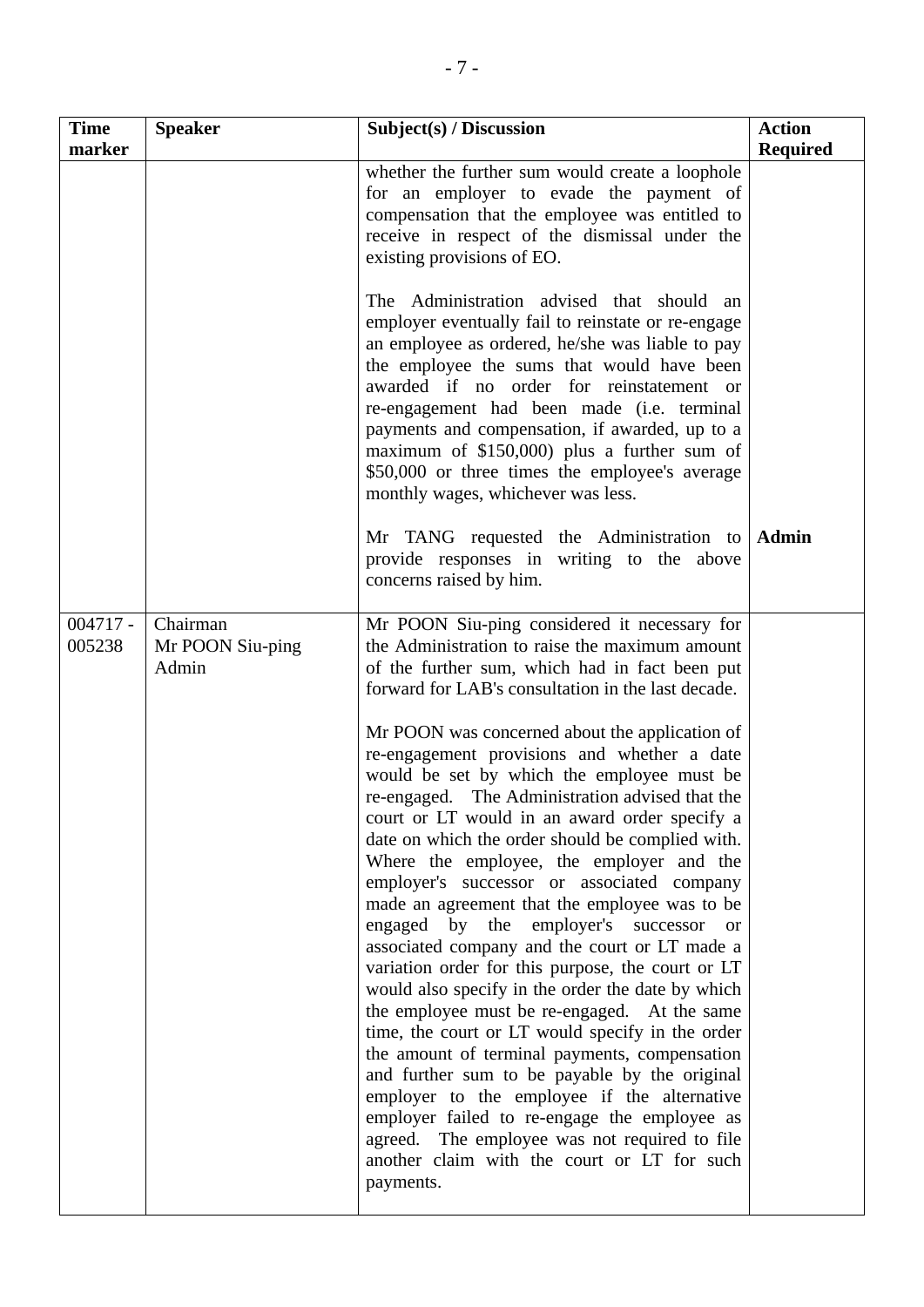| <b>Time</b><br>marker | <b>Speaker</b>                         | Subject(s) / Discussion                                                                                                                                                                                                                                                                                                                                                                                                                                                                                                                                                                                                                                                                                                                                                                                                                                                                                                                                                                                                                                                                                                                                                                                                    | <b>Action</b><br><b>Required</b> |
|-----------------------|----------------------------------------|----------------------------------------------------------------------------------------------------------------------------------------------------------------------------------------------------------------------------------------------------------------------------------------------------------------------------------------------------------------------------------------------------------------------------------------------------------------------------------------------------------------------------------------------------------------------------------------------------------------------------------------------------------------------------------------------------------------------------------------------------------------------------------------------------------------------------------------------------------------------------------------------------------------------------------------------------------------------------------------------------------------------------------------------------------------------------------------------------------------------------------------------------------------------------------------------------------------------------|----------------------------------|
|                       |                                        | Mr POON's enquiry and the Administration's<br>response regarding whether the employee who<br>was ordered to be re-engaged was entitled to the<br>payment of wages during the intervening period<br>between dismissal and re-engagement.                                                                                                                                                                                                                                                                                                                                                                                                                                                                                                                                                                                                                                                                                                                                                                                                                                                                                                                                                                                    |                                  |
| $005239 -$<br>005836  | Chairman<br>Mr KWOK Wai-keung<br>Admin | Mr KWOK Wai-keung considered that the<br>proposed amount of the further sum should be<br>increased to provide adequate protection for<br>employees, especially higher-paid employees and<br>professionals, against unreasonable and unlawful<br>dismissal. He asked when LAB agreed on the<br>amount of the further sum.<br>The Administration advised that:<br>(a) LAB reached a consensus on the proposed<br>amount of the further sum in 2007. LAB<br>was appraised of the proposals under the Bill<br>in end 2015. The Administration needed to<br>consult LAB if the amount was to be revised;<br>and<br>the median monthly wage of Hong Kong<br>(b)<br>employees in 2015 was around \$15,000.<br>The maximum amount of the further sum of<br>\$50,000 was thus considered appropriate.<br><b>KWOK</b><br>did<br>subscribe<br>Mr<br>the<br>not<br>to<br>Administration's view, and pointed out that in<br>2014, the $75th$ and 90 <sup>th</sup> percentile monthly wages<br>of Hong Kong employees were some \$20,000 and<br>nearly \$40,000 respectively. He considered that<br>it was inappropriate for the Administration to<br>make reference to the median monthly wage to set<br>the amount of the further sum. |                                  |
|                       |                                        | The Chairman requested the Administration to<br>provide a written response to members' concern<br>about the amount of the further sum.                                                                                                                                                                                                                                                                                                                                                                                                                                                                                                                                                                                                                                                                                                                                                                                                                                                                                                                                                                                                                                                                                     | <b>Admin</b>                     |
| 005837 -<br>010539    | Chairman<br>Mr YIU Si-wing<br>Admin    | YIU<br>Si-wing asked how<br>Mr<br>long<br>the<br>reinstatement order would remain in force and<br>whether the employer could arrange another<br>position for the reinstated employee or terminate<br>the employment if there were reasonable grounds<br>for doing so.<br>The Administration advised that the court or LT                                                                                                                                                                                                                                                                                                                                                                                                                                                                                                                                                                                                                                                                                                                                                                                                                                                                                                   |                                  |
|                       |                                        | would take into account the circumstances of the                                                                                                                                                                                                                                                                                                                                                                                                                                                                                                                                                                                                                                                                                                                                                                                                                                                                                                                                                                                                                                                                                                                                                                           |                                  |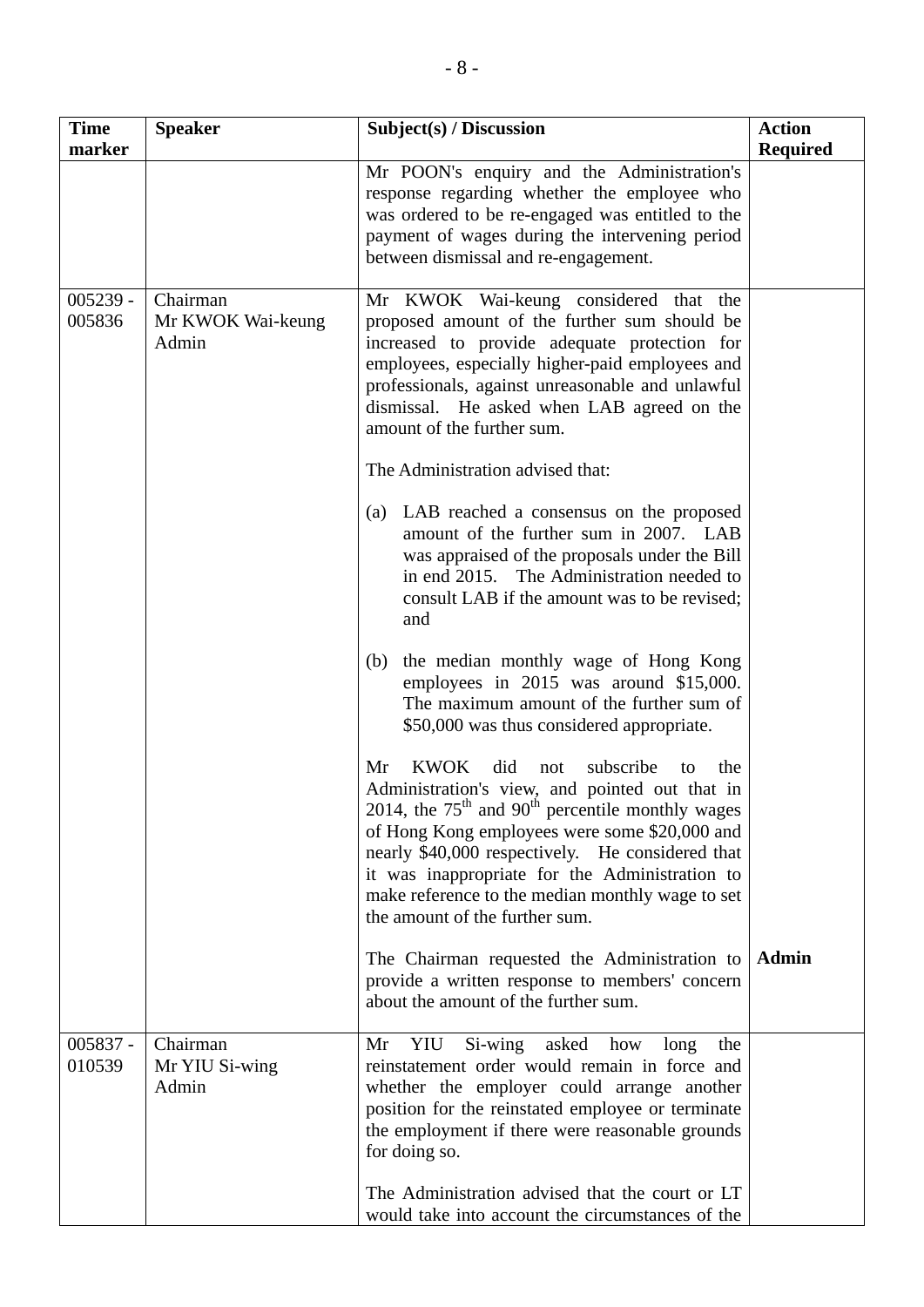| <b>Time</b><br>marker | <b>Speaker</b>                        | Subject(s) / Discussion                                                                                                                                                                                                                                                                                                                                                                                                                                                                      | <b>Action</b><br><b>Required</b> |
|-----------------------|---------------------------------------|----------------------------------------------------------------------------------------------------------------------------------------------------------------------------------------------------------------------------------------------------------------------------------------------------------------------------------------------------------------------------------------------------------------------------------------------------------------------------------------------|----------------------------------|
|                       |                                       | case and would only make such an order when it<br>considered that the order was appropriate and that<br>compliance with the order by the employer was<br>reasonably practicable. It was noteworthy that<br>employers could not unilaterally change the terms<br>of employment contract.<br>Any variation of<br>individual employment terms should be subject to<br>the mutual agreement between the employer and<br>the employee and in accordance with the relevant<br>provisions under EO. |                                  |
|                       |                                       | expressed<br>Mr<br>YIU<br>concern<br>about<br>the<br>remuneration of the reinstated employees whose<br>original employment might comprise basic wages,<br>tips and commissions.                                                                                                                                                                                                                                                                                                              |                                  |
|                       |                                       | The Administration advised that under an order<br>for reinstatement, the employer was required to<br>treat the employee in all aspects as if he/she had<br>not been dismissed or as if there had been no<br>variation of the terms of the employment contract.                                                                                                                                                                                                                               |                                  |
| $010540 -$<br>011309  | Chairman<br>Mr IP Kin-yuen<br>Admin   | Mr IP Kin-yuen sought clarification on the<br>meaning of the term "re-engagement"<br>and<br>calculation of length of service of the re-engaged<br>employee.                                                                                                                                                                                                                                                                                                                                  |                                  |
|                       |                                       | Administration advised that where<br>The<br>an<br>employee was re-engaged as required by an order<br>for re-engagement, the continuity of the<br>employee's period of employment was not to be<br>broken for reckoning<br>treated<br>his/her<br>as<br>entitlements under EO and his/her employment<br>contract.                                                                                                                                                                              |                                  |
| $011310 -$<br>011912  | Chairman<br>Mr LEE Cheuk-yan<br>Admin | Noting that provisions for the court to make an<br>order for reinstatement without the employer's<br>agreement also existed in the discrimination<br>related ordinances, Mr LEE Cheuk-yan enquired<br>how a reinstatement or re-engagement order<br>operated under these ordinances and the legal<br>consequences for non-compliance with such<br>order.                                                                                                                                     |                                  |
|                       |                                       | The Administration responded that as far as it was<br>aware of, there had not been any court case<br>involving the making of an<br>order for<br>reinstatement or re-engagement pursuant to the<br>discrimination related ordinances.                                                                                                                                                                                                                                                         |                                  |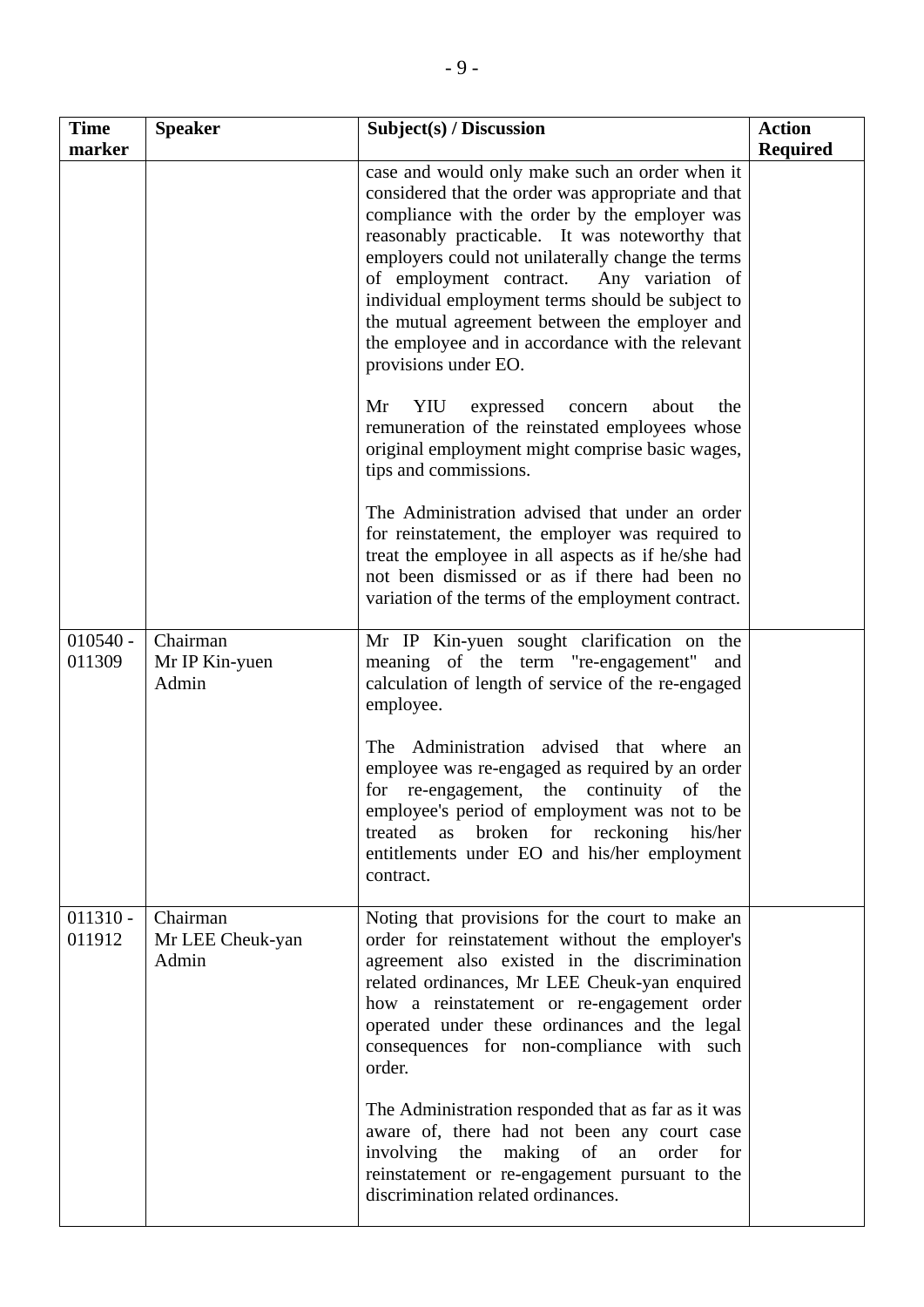| <b>Time</b><br>marker | <b>Speaker</b>                         | Subject(s) / Discussion                                                                                                                                                                                                                                                                                                                                                                                                                                                                                                                   | <b>Action</b><br><b>Required</b> |
|-----------------------|----------------------------------------|-------------------------------------------------------------------------------------------------------------------------------------------------------------------------------------------------------------------------------------------------------------------------------------------------------------------------------------------------------------------------------------------------------------------------------------------------------------------------------------------------------------------------------------------|----------------------------------|
|                       |                                        | The Chairman requested ALA3 to advise how a<br>reinstatement or re-engagement order operated<br>under the four discrimination related ordinances,<br>namely the Sex Discrimination Ordinance<br>(Cap. 480), Disability Discrimination Ordinance<br>(Cap. 487), Family Status Discrimination<br>Ordinance (Cap. 527) and Race Discrimination<br>Ordinance (Cap. 602).<br>Mr LEE reiterated his dissatisfaction with the                                                                                                                    | ALA3                             |
|                       |                                        | amount of the further sum. He strongly called<br>on the Administration to make an upward<br>adjustment to it, instead of reverting to LAB for<br>consultation, as this would inevitably delay the<br>legislative process.                                                                                                                                                                                                                                                                                                                 |                                  |
| $011913 -$<br>012140  | Chairman<br>Ms Cyd HO<br>Admin         | Ms Cyd HO expressed support for an increase in<br>the amount of the further sum to enhance<br>protection for employees against unreasonable<br>and unlawful dismissal.                                                                                                                                                                                                                                                                                                                                                                    |                                  |
| $012141 -$<br>012849  | Chairman<br>Mr CHUNG Kwok-pan<br>Admin | Mr CHUNG Kwok-pan expressed concern<br>whether, in a case of unreasonable and unlawful<br>dismissal, the employer was liable to pay the<br>concerned employee compensation even if the<br>court or LT found that making an order for<br>re-engagement<br>reinstatement or<br>was<br>not<br>appropriate after taking into account of a number<br>of factors, such as the poor relationship between<br>the employer and the employee.                                                                                                       |                                  |
|                       |                                        | The Administration advised that in the case of<br>unreasonable and unlawful dismissal, if the court<br>had not made an order for reinstatement or<br>re-engagement, it might order the employer to pay<br>employee<br>terminal<br>the<br>payments<br>and<br>to<br>compensation as specified under EO.                                                                                                                                                                                                                                     |                                  |
|                       |                                        | Mr CHUNG enquired about the liability for an<br>employer who dismissed the reinstated employee<br>subsequently in accordance with other provisions<br>of EO. The Administration advised that there<br>were specific provisions governing termination of<br>contract in EO. Specifically, an employee who<br>was dismissed owing to his/her exercising trade<br>union rights within 12 months immediately before<br>the dismissal could claim for remedies against the<br>unlawful<br>employer<br>for<br>unreasonable<br>and<br>dismissal. |                                  |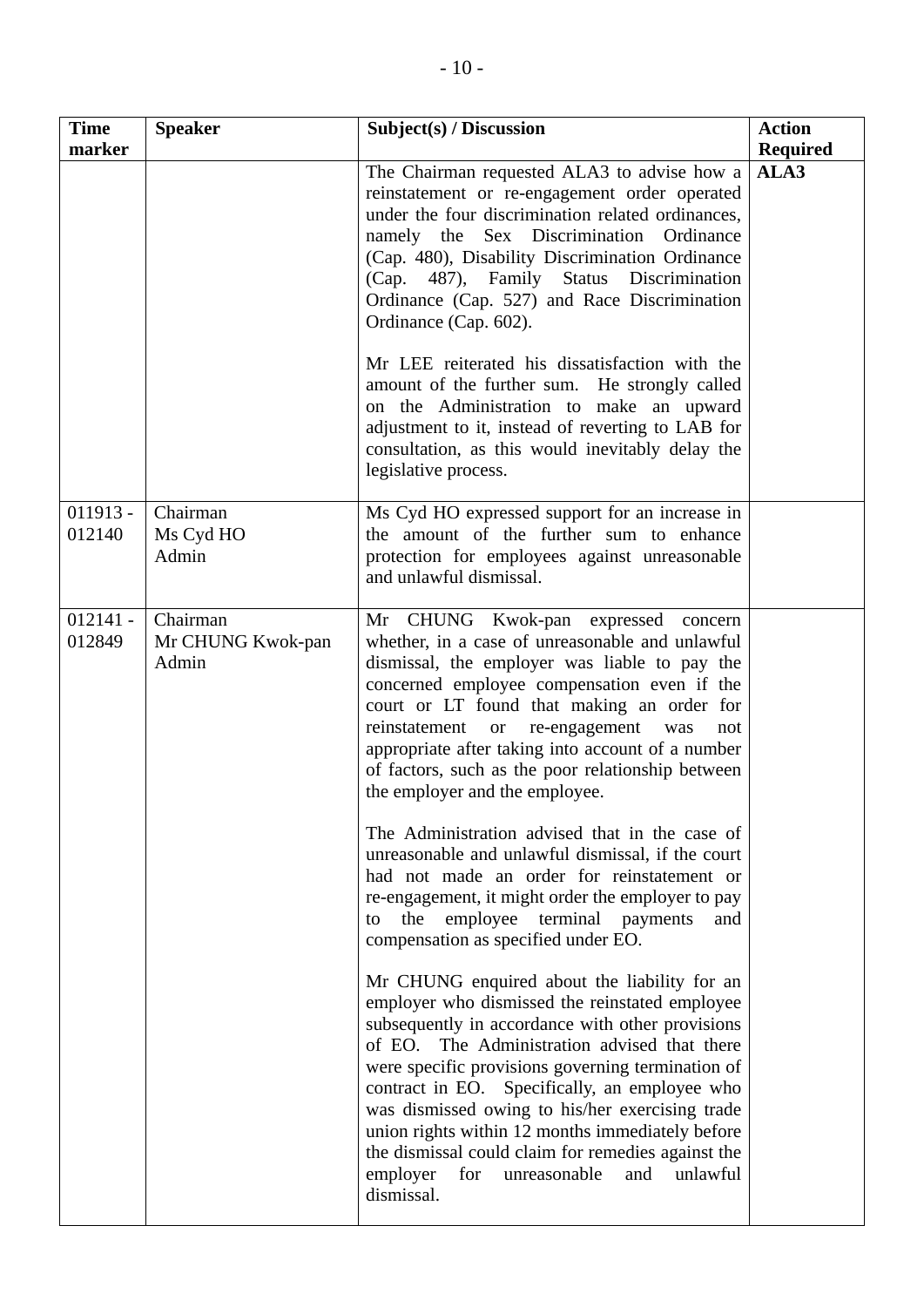| <b>Time</b>          | <b>Speaker</b>                      | Subject(s) / Discussion                                                                                                                                                                                                                                                                                                                                                                                                                                                                                                                                                                                                                                                                                                                                                                                                                                                                                                         | <b>Action</b>   |
|----------------------|-------------------------------------|---------------------------------------------------------------------------------------------------------------------------------------------------------------------------------------------------------------------------------------------------------------------------------------------------------------------------------------------------------------------------------------------------------------------------------------------------------------------------------------------------------------------------------------------------------------------------------------------------------------------------------------------------------------------------------------------------------------------------------------------------------------------------------------------------------------------------------------------------------------------------------------------------------------------------------|-----------------|
| marker               |                                     | Mr CHUNG reiterated his concern about the<br>proposed arrangement of re-engagement by the<br>employer's successor or associated company, and<br>asked about the definition of "associated<br>company" in EO. The Administration explained<br>that as stated in section $32E(3)$ and (4) of EO, two<br>companies should be taken to be associated<br>companies if one was a subsidiary of the other, or<br>both were subsidiaries of a third company.<br>The<br>meaning of "company" and "subsidiary" should<br>be construed in accordance with the Companies<br>Ordinance (Cap. 622).<br>The Chairman's enquiry and the Administration's                                                                                                                                                                                                                                                                                        | <b>Required</b> |
|                      |                                     | response regarding whether the written agreement<br>made among the employee, employer and<br>successor or associated company must be satisfied<br>by LT prior to the making of the re-engagement<br>order.                                                                                                                                                                                                                                                                                                                                                                                                                                                                                                                                                                                                                                                                                                                      |                 |
| $012850 -$<br>013752 | Chairman<br>Mr Alan LEONG<br>Admin  | LEONG's<br>Alan<br>Mr<br>enquiry<br>and<br>the<br>Administration's response regarding how<br>the<br>proposed amount of the further sum<br>was<br>determined.<br>The Administration's advice that the Bill did<br>not apply to dismissal within the meaning of<br>section $32A(1)(a)$ and $32A(1)(b)$ of EO.                                                                                                                                                                                                                                                                                                                                                                                                                                                                                                                                                                                                                     |                 |
| $013753 -$<br>014422 | Chairman<br>Mr IP Kin-yuen<br>Admin | Mr IP Kin-yuen requested ALA3 to advise the<br>legal meaning of the term "re-engagement".<br>Mr IP pointed out that the salary of a teacher<br>would largely be commensurate with the length of<br>service. He was concerned about the impact of<br>an order for re-engagement on the calculation of<br>length of service of teaching staff who was<br>involved in a case of unreasonable and unlawful<br>dismissal and was later re-engaged by another<br>school belonging to the same sponsoring body.<br>The Administration responded that under the Bill,<br>in the case where an employee was re-engaged by<br>employer's<br>his/her<br>successor or<br>associated<br>company, the employee's period of employment<br>with the original employer would be counted as a<br>period of employment of the employee with the<br>employer's successor or associated company for<br>the purpose of reckoning his/her existing and | ALA3            |